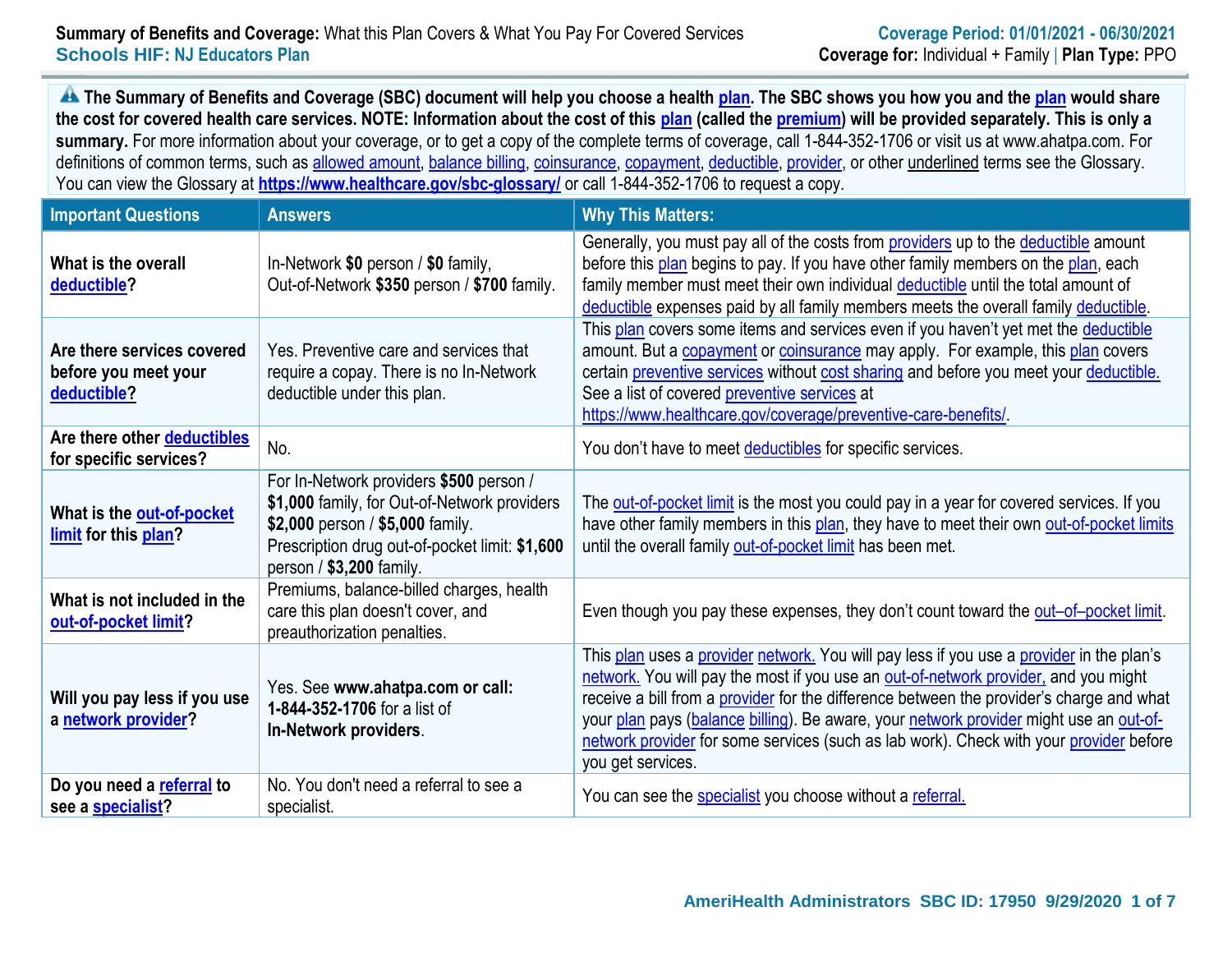All **copayment** and **coinsurance** costs shown in this chart are after your **deductible** has been met, if a **deductible** applies.  $\blacktriangle$ 

| <b>Common</b>                                                   | <b>Services You May Need</b>                        |                                            | <b>What You Will Pay</b>                                                                               | <b>Limitations, Exceptions, &amp; Other Important</b>                                                                                                                                                         |  |  |
|-----------------------------------------------------------------|-----------------------------------------------------|--------------------------------------------|--------------------------------------------------------------------------------------------------------|---------------------------------------------------------------------------------------------------------------------------------------------------------------------------------------------------------------|--|--|
| <b>Medical Event</b>                                            |                                                     | <b>In-Network Provider</b>                 | <b>Out-of-Network Provider</b>                                                                         | <b>Information</b>                                                                                                                                                                                            |  |  |
|                                                                 |                                                     | (You will pay the least)                   | (You will pay the most)                                                                                |                                                                                                                                                                                                               |  |  |
|                                                                 | Primary care visit to treat an<br>injury or illness | \$10 copay                                 | 30% coinsurance<br>after deductible                                                                    | ---None---                                                                                                                                                                                                    |  |  |
| If you visit a<br>health care                                   | <b>Specialist</b> visit                             | \$15 copay                                 | 30% coinsurance<br>after deductible                                                                    | ---None---                                                                                                                                                                                                    |  |  |
| provider's office<br>or clinic                                  | Preventive care/screening/<br>immunization          | No Charge                                  | Not Covered except<br>30% coinsurance,<br>after deductible, for<br>mammograms &<br>gynecological exams | You may have to pay for services that aren't<br>preventive. Ask your provider if the services you need<br>are preventive. Then check what your plan will pay for.<br>One routine physical per benefit period. |  |  |
|                                                                 | <b>Diagnostic test</b><br>(x-ray, blood work)       | No Charge                                  | 30% coinsurance<br>after deductible                                                                    | ---None---                                                                                                                                                                                                    |  |  |
| If you have a test                                              | Imaging<br>(CT/PET scans, MRIs)                     | No Charge                                  | 30% coinsurance<br>after deductible                                                                    | Preauthorization is required for some imaging services.                                                                                                                                                       |  |  |
| If you need drugs<br>to treat your                              | Generic drugs                                       | \$5 copay retail<br>\$10 copay mail order  | <b>Not Covered</b>                                                                                     | Up to 30-day supply at retail; 90-day mail order.                                                                                                                                                             |  |  |
| illness or<br>condition                                         | Preferred brand drugs                               | \$10 copay retail<br>\$20 copay mail order | <b>Not Covered</b>                                                                                     | Step Therapy with NO Grandfathering applies.<br>For Brand drugs with a Generic Equivalent                                                                                                                     |  |  |
| More information<br>about <b>prescription</b>                   | Non-preferred drugs                                 | \$10 copay retail<br>\$20 copay mail order | <b>Not Covered</b>                                                                                     | available, member pays the difference in cost<br>between generic & brand, plus brand copay.                                                                                                                   |  |  |
| drug coverage is<br>available at<br>www.express-<br>scripts.com | <b>Specialty drugs</b>                              | Follows retail                             | <b>Not Covered</b>                                                                                     | Accredo specialty pharmacy mail order.                                                                                                                                                                        |  |  |
| If you have                                                     | Facility fee (e.g., ambulatory<br>surgery center)   | No Charge                                  | 30% coinsurance<br>after deductible                                                                    | Preauthorization is required for some outpatient<br>surgeries.                                                                                                                                                |  |  |
| outpatient surgery                                              | Physician/surgeon fees                              | No Charge                                  | 30% coinsurance<br>after deductible                                                                    | ---None---                                                                                                                                                                                                    |  |  |
| If you need<br>immediate medical<br>attention                   | <b>Emergency room care</b>                          | \$125 copay                                | $$125$ copay<br>Deductible waived                                                                      | If admitted within 24 hours, the copay is waived.<br>Payment at the In-Network level applies only to true<br>medical emergencies & accidental injuries.                                                       |  |  |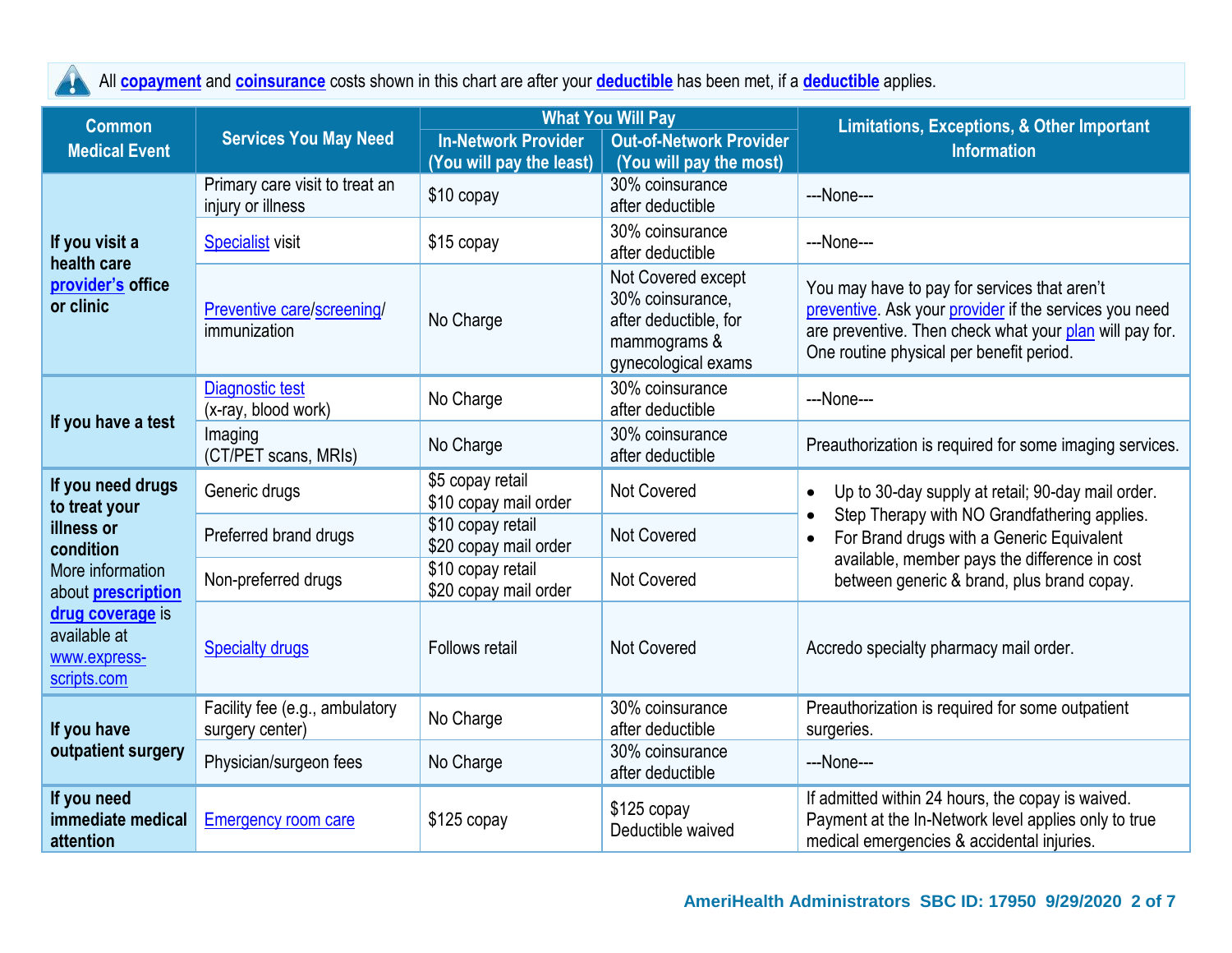| <b>Common</b>                                                           | <b>Services You May Need</b>                 | <b>What You Will Pay</b>   |                                     | <b>Limitations, Exceptions, &amp; Other Important</b>                                                                                                                                                                                                                                                                                         |  |  |
|-------------------------------------------------------------------------|----------------------------------------------|----------------------------|-------------------------------------|-----------------------------------------------------------------------------------------------------------------------------------------------------------------------------------------------------------------------------------------------------------------------------------------------------------------------------------------------|--|--|
| <b>Medical Event</b>                                                    |                                              | <b>In-Network Provider</b> | <b>Out-of-Network Provider</b>      | <b>Information</b>                                                                                                                                                                                                                                                                                                                            |  |  |
|                                                                         |                                              | (You will pay the least)   | (You will pay the most)             |                                                                                                                                                                                                                                                                                                                                               |  |  |
|                                                                         | <b>Emergency medical</b><br>transportation   | 10% coinsurance            | 10% coinsurance<br>after deductible | Limited to local emergency transport to the nearest<br>facility equipped to treat the emergency condition.                                                                                                                                                                                                                                    |  |  |
|                                                                         | <b>Urgent care</b>                           | \$15 copay                 | 30% coinsurance<br>after deductible | ---None---                                                                                                                                                                                                                                                                                                                                    |  |  |
| If you have a                                                           | Facility fee (e.g., hospital<br>room)        | No Charge                  | 30% coinsurance<br>after deductible | Preauthorization is required.                                                                                                                                                                                                                                                                                                                 |  |  |
| hospital stay                                                           | Physician/surgeon fees                       | No Charge                  | 30% coinsurance<br>after deductible | Preauthorization is required.                                                                                                                                                                                                                                                                                                                 |  |  |
| If you need mental<br>health, behavioral                                | <b>Outpatient services</b>                   | \$15 copay                 | 30% coinsurance<br>after deductible | Some specialty outpatient services require<br>preauthorization.                                                                                                                                                                                                                                                                               |  |  |
| health, or<br>substance abuse<br>services                               | Inpatient services                           | No Charge                  | 30% coinsurance<br>after deductible | Preauthorization is required.                                                                                                                                                                                                                                                                                                                 |  |  |
|                                                                         | Office visits                                | \$15 copay                 | 30% coinsurance<br>after deductible | Copay applies to the initial visit only.                                                                                                                                                                                                                                                                                                      |  |  |
| If you are<br>pregnant                                                  | Childbirth/delivery<br>professional services | No Charge                  | 30% coinsurance<br>after deductible | Preauthorization is required.                                                                                                                                                                                                                                                                                                                 |  |  |
|                                                                         | Childbirth/delivery facility<br>services     | No Charge                  | 30% coinsurance<br>after deductible | Preauthorization is required.                                                                                                                                                                                                                                                                                                                 |  |  |
|                                                                         | Home health care                             | No Charge                  | 30% coinsurance<br>after deductible | Preauthorization is required.                                                                                                                                                                                                                                                                                                                 |  |  |
| If you need help<br>recovering or have<br>other special<br>health needs | <b>Rehabilitation services</b>               | \$15 copay                 | 30% coinsurance<br>after deductible | Acupuncture for pain management only.<br>Preauthorization may be required for some therapies.<br>Out-of-Network Physical therapy: lesser of \$52 per visit<br>or 75% of Out-of-Network cost.<br>Out-of-Network Chiropractic services: lesser of \$35 per<br>visit or 75% of Out-of-Network costs; limited to 30 visits<br>per benefit period. |  |  |
|                                                                         | <b>Habilitation services</b>                 | \$15 copay                 | 30% coinsurance<br>after deductible | Preauthorization may be required for some therapies.                                                                                                                                                                                                                                                                                          |  |  |
|                                                                         | <b>Skilled nursing care</b>                  | No Charge                  | 30% coinsurance<br>after deductible | Limited to 120 days In-Network and 60 days<br>Out-of-Network; combined maximum is 120 days per<br>benefit period. Preauthorization is required.                                                                                                                                                                                               |  |  |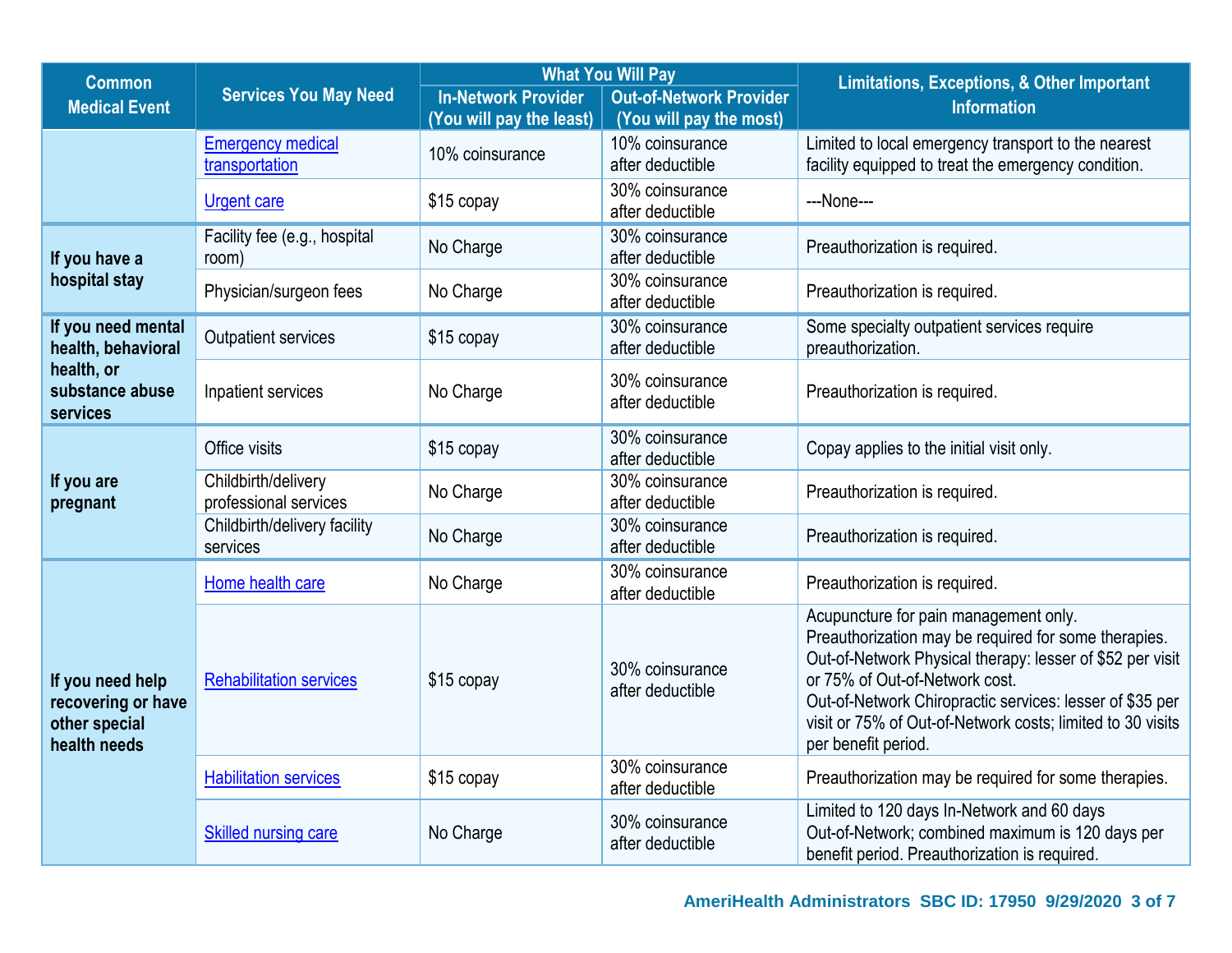| <b>Common</b>        | <b>Services You May Need</b> | <b>What You Will Pay</b>                               |                                                           | <b>Limitations, Exceptions, &amp; Other Important</b>               |  |
|----------------------|------------------------------|--------------------------------------------------------|-----------------------------------------------------------|---------------------------------------------------------------------|--|
| <b>Medical Event</b> |                              | <b>In-Network Provider</b><br>(You will pay the least) | <b>Out-of-Network Provider</b><br>(You will pay the most) | <b>Information</b>                                                  |  |
|                      | Durable medical equipment    | 10% coinsurance                                        | 30% coinsurance<br>after deductible                       | Preauthorization is required for all rentals and some<br>purchases. |  |
|                      | <b>Hospice services</b>      | No Charge                                              | 30% coinsurance<br>after deductible                       | Preauthorization is required.                                       |  |
| If your child needs  | Children's eye exam          | $$15$ copay                                            | 30% coinsurance<br>after deductible                       | Limited to one exam every 12 months.                                |  |
| dental or eye care   | Children's glasses           | <b>Not Covered</b>                                     | Not Covered                                               | ---None---                                                          |  |
|                      | Children's dental check-up   | <b>Not Covered</b>                                     | Not Covered                                               | ---None---                                                          |  |

## **Excluded Services & Other Covered Services:**

|                                                                                                                              | Services Your Plan Generally Does NOT Cover (Check your policy or plan document for more information and a list of any other excluded services.) |  |                                                                            |           |                                                            |  |  |  |
|------------------------------------------------------------------------------------------------------------------------------|--------------------------------------------------------------------------------------------------------------------------------------------------|--|----------------------------------------------------------------------------|-----------|------------------------------------------------------------|--|--|--|
|                                                                                                                              | Cosmetic surgery<br>Dental care (Adult)                                                                                                          |  | Non-emergency care when traveling outside the U.S.<br>Private-duty nursing | $\bullet$ | Routine foot care<br>Weight loss program                   |  |  |  |
|                                                                                                                              | Long Term Care                                                                                                                                   |  |                                                                            |           |                                                            |  |  |  |
| Other Covered Services (Limitations may apply to these services. This isn't a complete list. Please see your plan document.) |                                                                                                                                                  |  |                                                                            |           |                                                            |  |  |  |
|                                                                                                                              | Acupuncture (For pain management only)                                                                                                           |  | Chiropractic care (30 visits per benefit period)                           |           | Infertility Treatment (Requires preauthorization)          |  |  |  |
|                                                                                                                              | Bariatric surgery (Requires preauthorization)                                                                                                    |  | Hearing Aids (For members age 15 or younger only;<br>maximums apply)       |           | Routine eye care (Adult) (One eye exam every<br>12 months) |  |  |  |

Your Rights to Continue Coverage: There are agencies that can help if you want to continue your coverage after it ends. The contact information for those agencies is: U.S. Department of Labor, Employee Benefits Security Administration at 1-866-444-EBSA (3272) or www.dol.gov/ebsa/healthreform. Other coverage options may be available to you too, including buying individual insurance coverage through the Health Insurance Marketplace. For more information about the Marketplace, visit www.HealthCare.gov or call 1-800-318-2596.

Your Grievance and Appeals Rights: There are agencies that can help if you have a complaint against your plan for a denial of a claim. This complaint is called a grievance or appeal. For more information about your rights, look at the explanation of benefits you will receive for that medical claim. Your plan documents also provide complete information on how to submit a claim, appeal, or a grievance for any reason to your plan. For more information about your rights, this notice, or assistance, contact: 1-844-352-1706 or www.ahatpa.com. You may also contact the Department of Labor's Employee Benefits Security Administration at 1-866-444- EBSA (3272) or www.dol.gov/ebsa/healthreform.

# **Does this plan provide Minimum Essential Coverage? Yes**

Minimum Essential Coverage generally includes plans, health insurance available through the Marketplace or other individual market policies, Medicare, Medicaid, CHIP, TRICARE, and certain other coverage. If you are eligible for certain types of Minimum Essential Coverage, you may not be eligible for the premium tax credit.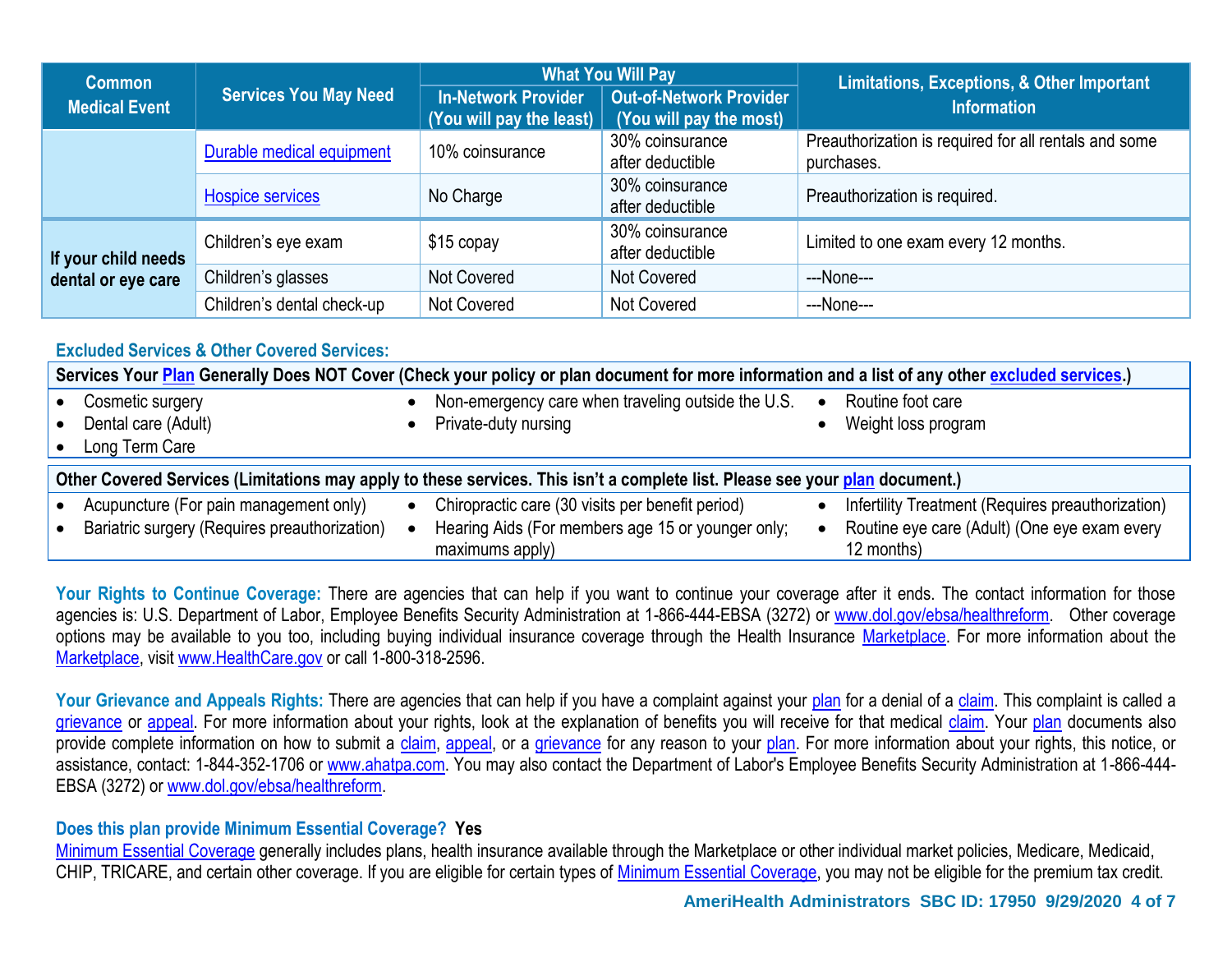## **Does this plan meet the Minimum Value Standards? Yes**

If your plan doesn't meet the Minimum Value Standards, you may be eligible for a premium tax credit to help you pay for a plan through the Marketplace.

## **Nondiscrimination Notice and Notice of Availability of Auxiliary Aids and Services**

AmeriHealth Administrators complies with applicable Federal civil rights laws and does not discriminate on the basis of race, color, national origin, age, disability, or sex. AmeriHealth Administrators does not exclude people or treat them differently because of race, color, national origin, age, disability, or sex. AmeriHealth Administrators:

- Provides free aids and services to people with disabilities to communicate effectively with us and written information in other formats, such as large print
- Provides free language services to people whose primary language is not English and information written in other languages

If you need these services, contact our Civil Rights Coordinator.

If you believe that AmeriHealth Administrators has failed to provide these services or discriminated in another way on the basis of race, color, national origin, age, disability, or sex, you can file a grievance with our Civil Rights Coordinator.

There are four ways to file a grievance directly with AmeriHealth Administrators:

- by mail: AmeriHealth Administrators, ATTN: Civil Rights Coordinator, 1900 Market Street, Philadelphia, PA 19103;
- by phone: 844-352-1706 (TTY 711);
- by fax: 215-761-0920; or
- by email: AHACivilRightsCoordinator@ahatpa.com.

If you need help filing a grievance, our Civil Rights Coordinator is available to help you.

You can also file a civil rights complaint with the U.S. Department of Health and Human Services, Office for Civil Rights electronically through the Office for Civil Rights Complaint Portal, available at https://ocrportal.hhs.gov/ocr/portal/lobby.jsf or by mail or phone at: U.S. Department of Health and Human Services, 200 Independence Avenue SW, Room 509F, HHH Building, Washington, DC 20201, 1-800-368-1019, 800-537-7697 (TDD). Complaint forms are available at http://www.hhs.gov/ocr/office/file/index.html*.*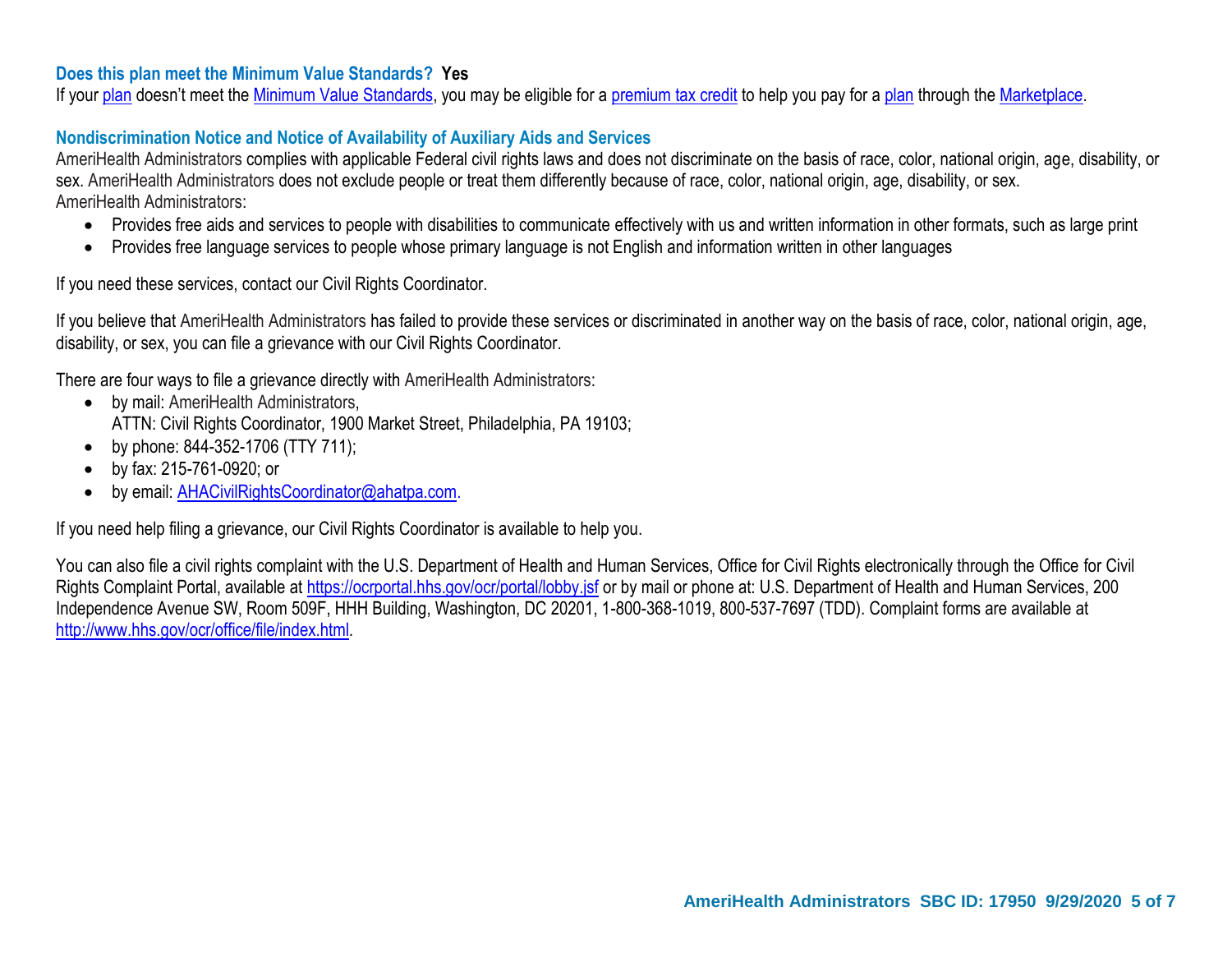#### **Language Access Services:**

ATTENTION: If you speak English, language assistance services, free of charge, are available to you. Call 1-844-352-1706 (TTY: 711).

ATENCIÓN: si habla español, tiene a su disposición servicios gratuitos de asistencia lingüística. Llame al 1-844-352-1706 (TTY: 711).

注意: 如果您使用简体中文, 您可以免费获得语言协助服务。请致电1-844-352-1706.

LƯU Ý: Nếu quý vị nói tiếng Việt, có dịch vụ trợ giúp ngôn ngữ miễn phí dành cho auý vi. Xin goi số 1-844-352-1706.

ВНИМАНИЕ: Если вы говорите по-русски, вам предлагаются бесплатные услуги переводчика. Позвоните по телефону 1-844-352-1706.

Wann du [Deitsch (Pennsylvania German / Dutch)] schwetzscht, kannscht du mitaus Koschte ebber gricke, ass dihr helft mit die englisch Schprooch. Ruf selli Nummer uff: Call 1-844-352-1706.

알림: 한국어 통역서비스가 필요한 분은 1-844-352-1706로 전화하십시오. 통역서비스를 무료로 받으실 수 있습니다.

ATTENZIONE: se parla italiano, sono disponibili per lei servizi di assistenza linguistica gratuiti. Contatti il numero 1-844-352-1706.

انتباه: إذا كنت تتحدث العربية فإن خدمات المساعدة اللغوية متوفر ة لك مجاناً. اتصل على الرقم: 1706-352-844-1.

ATTENTION: Si vous parlez français, des services d'assistance linguistique gratuits sont à votre disposition. Appelez le 1-844-352-1706.

HINWEIS: Wenn Sie Deutsch sprechen, steht Ihnen über Language Assistance Services ein Dolmetscher kostenlos zur Verfügung. Wählen Sie 1-844-352-1706. ધ્યાન આપો : જો તમે ગુજરાતી બોલી શકતા હો. તો તમારા માટે ભાષા સહાય સેવાઓ. વિના મલ્યે. ઉપલબ્ધ છે. 1-844-352-1706 પર કૉલ કરો.

UWAGA: jeśli mówisz po polsku, możesz skorzystać z bezpłatnej pomocy jezykowej. Zadzwoń pod numer 1-844-352-1706.

ATANSYON: Si ou pale kreyòl ayisyen, gen asistans ak lang disponib pou ou gratis. Rele 1-844-352-1706.

បំណាំ៖ ប្រសិនបើអកនិយាយភាសា មន-ខែរ ប្រទេសខែរ សេវាជំនួយភាសាដែលឥតគិតថៃមានសម្រាប់អក។ សមទូរស័ព្ទមកលេខ 1-844-352-1706។

ATENÇÃO: se você fala português, serviços de assistência a idioma estão disponíveis gratuitamente para você. Lique para 1-844-352-1706.

BAA !KON&N&ZIN: Din4 bizaad bee y1n7[ti'go, ata' hane' bee 1k1 i'iilyeed t'11 j77k'e bee n1 ah00t'i'. Koi8' hod77lnih 1-844-352-1706.

PAUNAWA: Kung nagsasalita ka ng Tagalog, makakakuha ka ng mga serbisyo ng tulong para sa wika nang walang bayad. Tumawag sa 1-844-352-1706.

注意:日本語をお話しになる場合は、言語支援サービスを無料でご利用いただけます 。1-844-352-1706にお電話ください。

توجه: اگر به زبان فار سی صحبت می کنید، خدمات کمک در ز مینه زبان، به ر ایگان در اختیار شما می باشد ٍ با شمار ه 1706-844-352-1708-1تماس بگير بد.

––––––––––––––––––––––*To see examples of how this plan might cover costs for a sample medical situation, see the next section.–––––––––––*–––––––––––